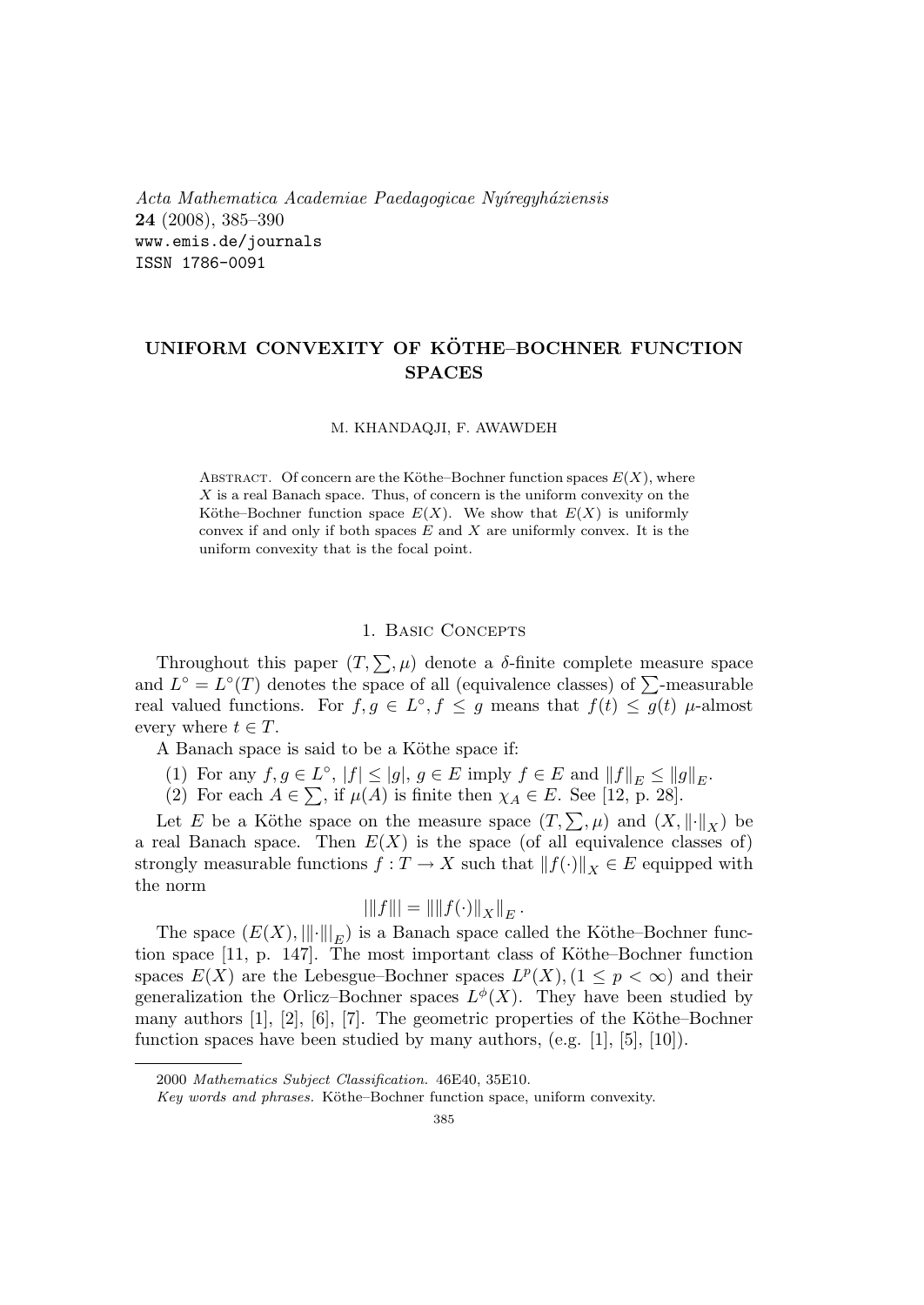A Banach space is uniformly convex if and only if for every  $\epsilon > 0$ , there is a unique  $\delta > 0$ , such that for all  $x, y$  in X, the conditions  $||x|| = ||y|| = 1$  and  $||x-y|| > \epsilon$  imply  $||\frac{x+y}{2}|| < 1-\delta$ . Moreover this definition is equivalent to the following, [3, p. 127], for every pair of sequences  $(x_n)$  and  $(y_n)$  in X with  $||x_n|| \leq 1, ||y_n|| \leq 1$  and  $||x_n + y_n|| \leq 2$ , it follows  $||x_n - y_n|| \to 0$ .

For a Banach space X, we denote by  $\delta_X$  the modulus of convexity

$$
\delta_X(\epsilon) = \inf \left\{ 1 - \frac{1}{2} ||x + y|| : x, y \in X, ||x|| = ||y|| = 1, ||x - y|| > \epsilon \right\}
$$

for any  $\epsilon \in [0, 2]$ . Note that X is uniformly convex if and only if  $\delta_X(\epsilon)$ 0 whenever  $\epsilon > 0$ . If X is uniformly convex, we define the characteristic of convexity of by

$$
\epsilon_r(X) = \sup \{\epsilon \in [0,2]: \ \delta_X(\epsilon) \le r\}.
$$

The uniform convexity of both the Lebesgue–Bochner spaces  $L^p(X)$ ,  $(1 \leq p <$  $\infty$ ) and the Orlicz–Bochner spaces  $L^{\phi}(X)$  have been studied by many authors (e.g. see [4], [5], [8], [9], [14]).

In [14], M. Smith and B. Truett showed that many properties akin to uniform convexity lift from X the Lebesgue–Bochner spaces  $L^p(X)$ ,  $(1 \leq p < \infty)$ . A survey of rotundity notions in the Lebesgue–Bochner spaces  $L^p(X)$ ,  $(1 \leq p < \infty)$ and sequences spaces can be found in [13].

In [10], A. Kaminska and B. Truett showed that many properties akin to uniform convexity lift from X to  $E(X)$ . The approach used in their paper is different than that we used.

This paper is devoted to the study of uniform convexity of the Köthe–Bochner function space  $E(X)$ , where X is a real Banach space.

## 2. Main Results

Let us prove some preliminary results which will allow us in Theorem 4 to obtain a characterization of the uniform convexity of the Köthe–Bochner function space  $E(X)$ .

**Lemma 1.** If  $(f_n)$  and  $(g_n)$  are sequences in the Köthe–Bochner function space  $E(X)$  with  $||f_n|| = ||g_n|| = 1$  and  $||f_n + g_n|| \to 2$  then

$$
\left\|\|f_n(\cdot)\|_X+\|g_n(\cdot)\|_X\right\|_E\to 2.
$$

Proof. Using the following inequalities we get the required result

$$
|||f_n + g_n||| = ||||f_n(\cdot) + g_n(\cdot)||_X||_E
$$
  
\n
$$
\leq |||f_n(\cdot)||_X + ||g_n(\cdot)||_X||_E
$$
  
\n
$$
\leq |||f_n||| + ||g_n||| = 2.
$$

¤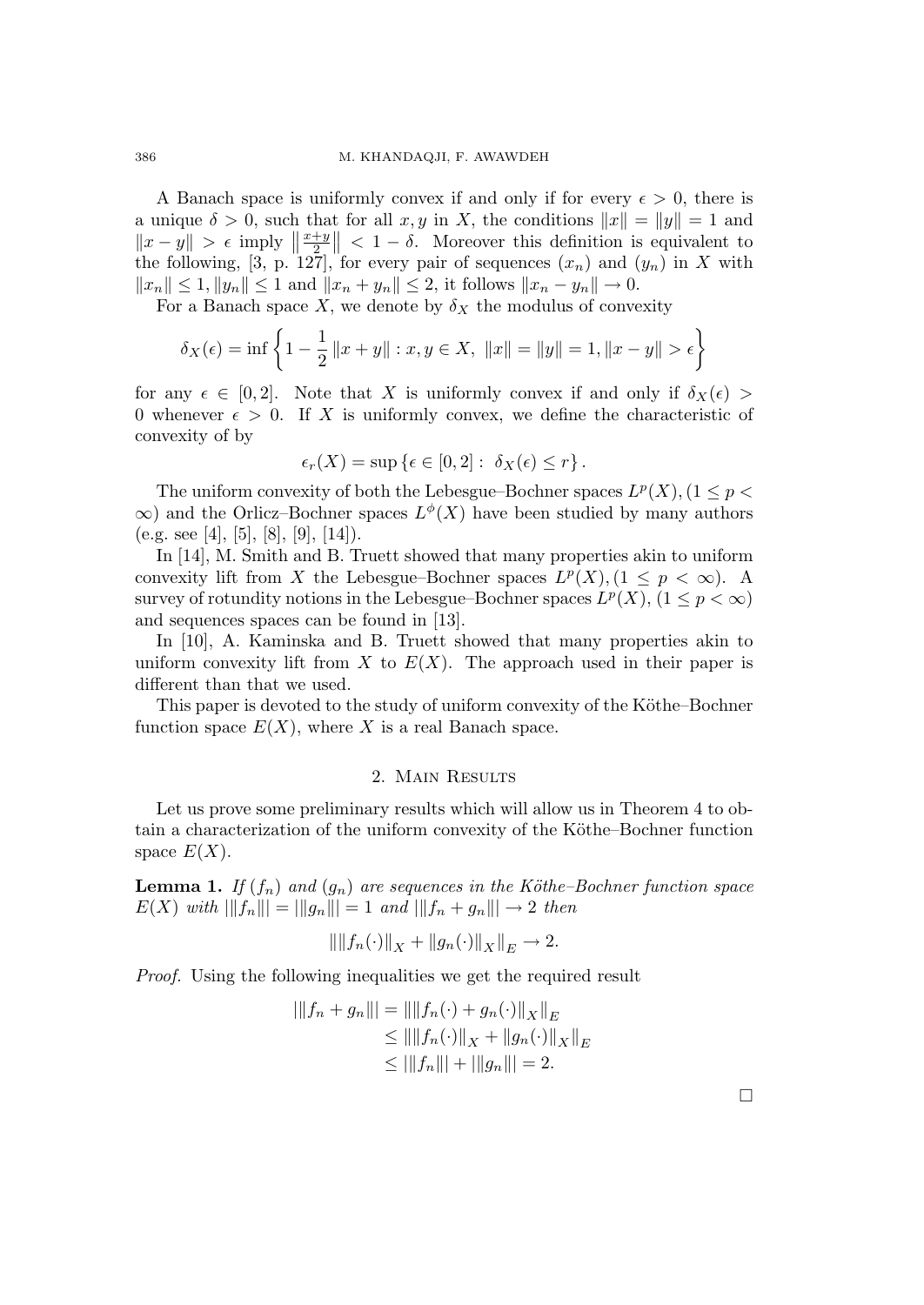**Lemma 2.** Let X be a real Banach space and E be a Köthe space. If  $(E, \|\cdot\|_E)$ is uniformly convex Köthe space and  $(f_n)$ ,  $(g_n)$  are sequences in the Köthe– Bochner function space  $E(X)$  with  $||f_n|| = ||g_n||| = 1$  and  $||f_n + g_n|| \to 2$ then,

- (i)  $\| \|f_n(\cdot)\|_X \|g_n(\cdot)\|_X\|_E \to 0.$
- (ii)  $\| \|f_n(\cdot)\|_X + \|g_n(\cdot)\|_X \|f_n(\cdot) + g_n(\cdot)\|_X\|_E \to 0.$

*Proof.* Note that  $(\Vert f_n(\cdot) \Vert_X)$  and  $(\Vert g_n(\cdot) \Vert_X)$  are sequences in E with

$$
\| \|f_n(\cdot)\|_X\|_E = \| \|g_n(\cdot)\|_X\|_E = 1.
$$

Using Lemma 1 and the fact that  $E$  is uniformly convex Köthe space, it is straightforward to get (i). To prove (ii) we note first the inequalities

$$
2 \left| \|f_n + g_n\| \right| = 2 \left\| \|f_n(\cdot) + g_n(\cdot) \|_X \right\|_E
$$
  
\n
$$
\leq \| \|f_n(\cdot) \|_X + \|g_n(\cdot) \|_X + \|f_n(\cdot) + g_n(\cdot) \|_X \|_E
$$
  
\n
$$
\leq 2 \left| \|f_n(\cdot) \|_X + \|g_n(\cdot) \|_X \right\|_E
$$
  
\n
$$
\leq 2(\|f_n\| + \|g_n\|) = 4.
$$

In this line, we get

$$
\left\| \left\| \frac{f_n(\cdot) + g_n(\cdot)}{2} \right\|_X + \frac{\|f_n(\cdot)\|_X}{2} + \frac{\|g_n(\cdot)\|_X}{2} \right\|_E \to 2.
$$

Due to the uniform convexity of  $E$  and the facts that  $\frac{1}{2}$ Due to the  $\frac{\int f_n(\cdot)+g_n(\cdot)}{2}$  $\big\|_X$  $\Big\|_E \leq 1$  and  $\Big\| \frac{\|\check{f}_n(\cdot)\|_X}{2} + \frac{\|g_n(\cdot)\|_X}{2}$  $\left\|_E \leq 1$ , result (ii) is completely  $\Box$ 

**Lemma 3.** Let X be a uniformly convex Banach space and  $E(X)$  be a Köthe-Bochner function space. If  $f, g \in E(X)$  then

$$
|\|f - g\|| = \epsilon_r(X)(\|f\| + \|g\|) + \frac{2}{\epsilon}(\|f(\cdot)\|_X - \|g(\cdot)\|_X\|_E + \|\|f(\cdot)\|_X + \|g(\cdot)\|_X - \|f(\cdot) + g(\cdot)\|_X\|_E).
$$

*Proof.* Holding  $t \in T$  fixed and letting  $\epsilon > 0$ , we have two inequalities

(i)  $\|f(t)\|_X - \|g(t)\|_X| \leq \epsilon \max{\{\|f(t)\|_X, \|g(t)\|_X\}}.$ 

(ii)  $||f(t)||_X + ||g(t)||_X - ||f(t) + g(t)||_X \le \epsilon \max{\{||f(t)||_X, ||g(t)||_X\}}.$ 

We have three cases to be considered

Case 1. (i) and (ii) are true. Assuming that  $|| f(t)||_X \ge ||g(t)||_X$  and letting  $\widetilde{f}(t) = \frac{f(t)}{\|f(t)\|_X}$ ,  $\widetilde{g}(t) = \frac{g(t)}{\|f(t)\|_X}$ , we find that  $\|\widetilde{g}(t)\|_X \le \|\widetilde{f}(t)\|_X = 1$ . Furthermore, it is straightforward to verify that

$$
\begin{aligned} \left\| \widetilde{g}(t) + \widetilde{f}(t) \right\|_X &\geq \frac{\left\| f(t) \right\|_X + \left\| g(t) \right\|_X - \epsilon \left\| f(t) \right\|_X}{\left\| f(t) \right\|_X} \\ &= 1 + \frac{\left\| g(t) \right\|_X}{\left\| f(t) \right\|_X} - \epsilon \end{aligned}
$$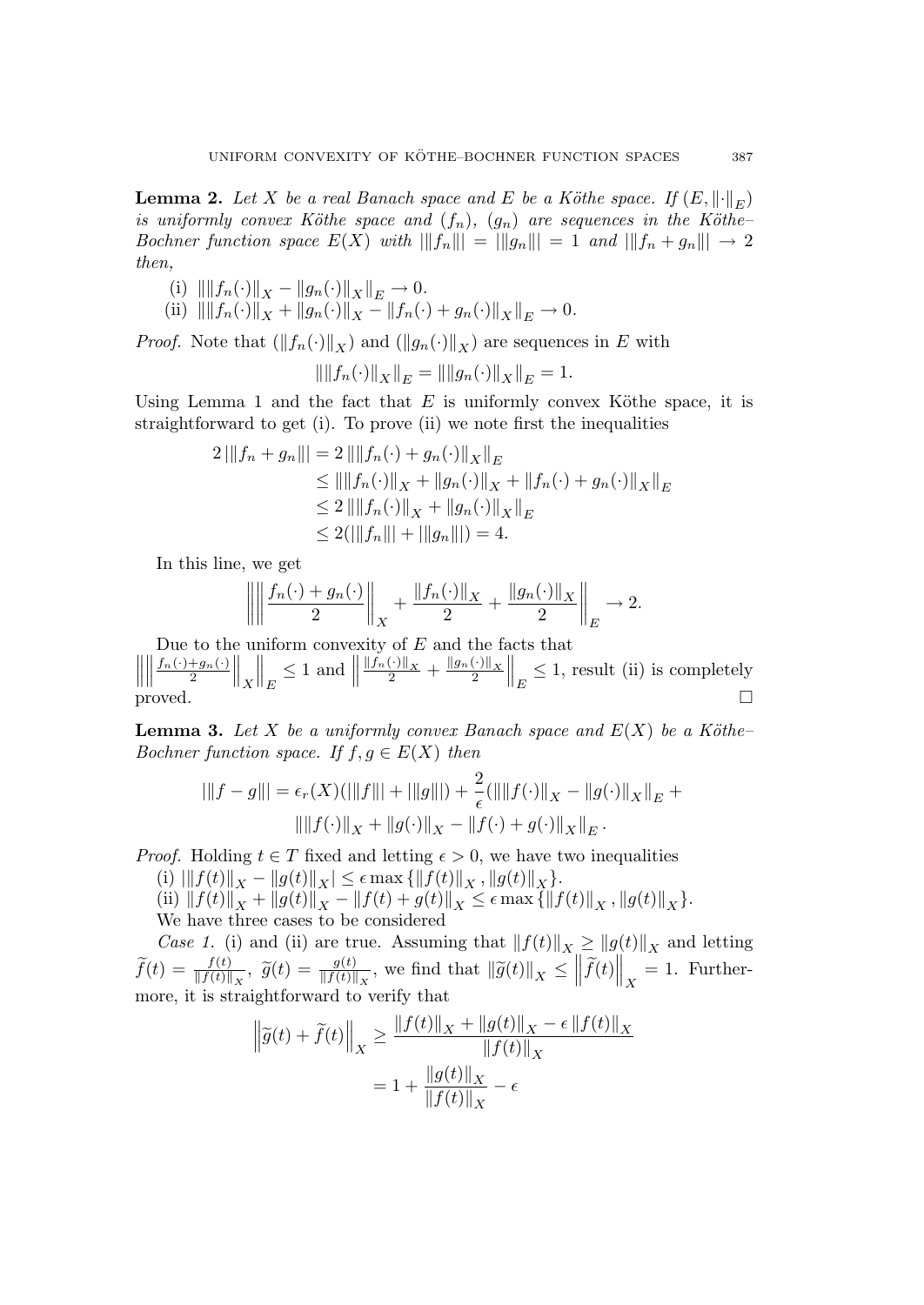$$
\geq 1 + \frac{\|f(t)\|_X - \epsilon \|f(t)\|_X}{\|f(t)\|_X} - \epsilon
$$

$$
= 2 - 2\epsilon
$$

and, since X is uniformly convex and  $||f(t)||_X$ ,  $||g(t)||_X$  are elements of X for a fixed  $t \in T$ , find that ° °

$$
\left\|\widetilde{f}(t)-\widetilde{g}(t)\right\|_{X}\leq\epsilon_{r}(X).
$$

Therefore we deduce that

(1) 
$$
||f(t) - g(t)||_X \le \epsilon_r(X) \max \{||f(t)||_X, ||g(t)||_X\}.
$$

Case 2. (i) is not true. We imply that if

$$
\left| \|f(t)\|_X - \|g(t)\|_X \right| > \max \left\{ \|f(t)\|_X, \|g(t)\|_X \right\}.
$$

And so

(2) 
$$
||f(t) - g(t)||_X \le 2 \max \{ ||f(t)||_X, ||g(t)||_X \} < \frac{2}{\epsilon} |||f(t)||_X - ||g(t)||_X|.
$$

Case 3. (ii) is not true. We can get that

(3) 
$$
||f(t) - g(t)||_X \le 2 \max \{ ||f(t)||_X, ||g(t)||_X \} < \frac{2}{\epsilon} (||f(t)||_X + ||g(t)||_X - ||f(t) + g(t)||_X).
$$

Inequalities  $(1)$ ,  $(2)$ , and  $(3)$  give the inequality

$$
||f(t) - g(t)||_X \le \epsilon_r(X)(||f(t)||_X + ||g(t)||_X) + \frac{2}{\epsilon}(||f(t)||_X + ||g(t)||_X + ||g(t)||_X)
$$
  

$$
||g(t)||_X + ||f(t)||_X + ||g(t)||_X - ||f(t) + g(t)||_X)
$$

and (ii) is completely proved.  $\Box$ 

In this line, we are able to introduce the following main theorem about the uniform convexity of the Köthe–Bochner function space  $E(X)$ .

**Theorem 4.** Let  $X$  be a real Banach space and  $E$  be a Köthe space. Then  $E(X)$  is a uniformly convex Köthe–Bochner space if and only if both X and E are uniformly convex.

*Proof.* Suppose  $E(X)$  is uniformly convex Köthe–Bochner function space. Since both spaces X and E are embedded isometrically into  $E(X)$ , and due to the fact that uniform convexity inherited by subspaces, we deduce that both spaces  $X$  and  $E$  are uniformly convex.

Conversely, suppose X and E are uniformly convex spaces. Let  $(f_n)$  and  $(g_n)$ be sequences in  $E(X)$  with  $||f_n|| = ||g_n||| = 1$  and  $||f_n + g_n||| \to 2$ , then by Lemma 2 it follows that

$$
\| \|f_n(\cdot)\|_X - \|g_n(\cdot)\|_X\|_E \to 0
$$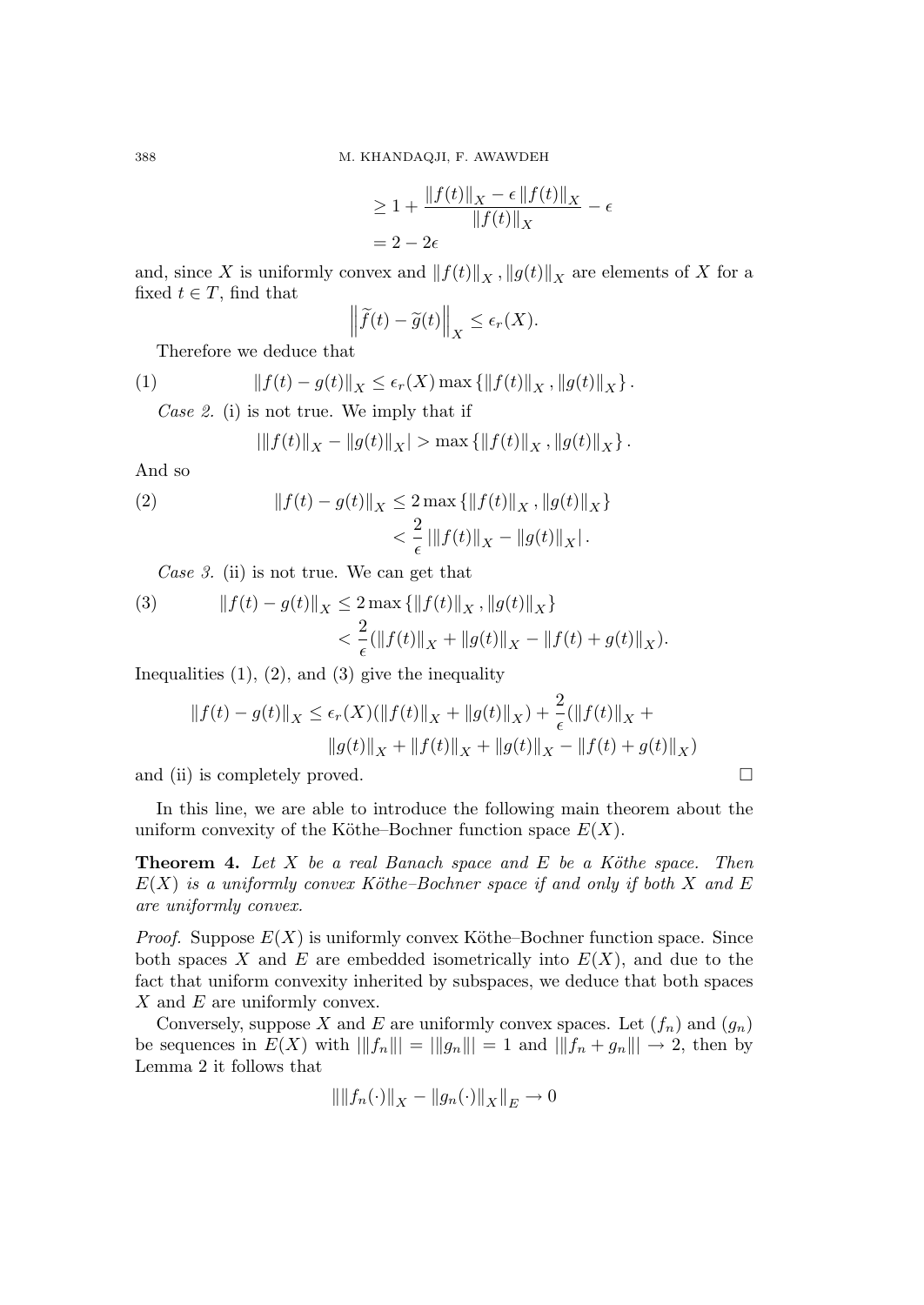and

$$
\|\|f_n(\cdot)\|_X + \|g_n(\cdot)\|_X - \|f_n(\cdot) + g_n(\cdot)\|_X\|_E \to 0.
$$

Take  $\epsilon^* > 0$  and choose  $\delta > 0$  such that  $\epsilon_r(X) \leq \frac{\epsilon^*}{4}$  $\frac{1}{4}$ . Choose K sufficiently large so that for all  $n > K$ ,

$$
\left\| \|f_n(\cdot)\|_X + \|g_n(\cdot)\|_X\right\|_E + \left\| \|f_n(\cdot)\|_X + \|g_n(\cdot)\|_X - \|f_n(\cdot) + g_n(\cdot)\|_X\right\|_E < \frac{1}{4}\epsilon\epsilon^*.
$$

From Lemma 3 it follows that

$$
|\|f_n - g_n\|| = \epsilon_r(X)(\|\|f_n\|| + \|\|g_n\||) + \frac{2}{\epsilon}(\|\|f_n(\cdot)\|_X - \|g_n(\cdot)\|_X\|_E +
$$
  

$$
\|\|f_n(\cdot)\|_X + \|g_n(\cdot)\|_X - \|f_n(\cdot) + g_n(\cdot)\|_X\|_E)
$$
  

$$
\leq 2\epsilon_r(X) + \frac{2}{\epsilon}(\frac{1}{4}\epsilon\epsilon^*)
$$
  

$$
\leq \frac{1}{2}\epsilon^* + \frac{1}{2}\epsilon^* = \epsilon^*, \quad \text{for all } n > K.
$$

Consequently  $||f_n - g_n|| \to 0$ , which means that  $E(X)$  is a uniformly convex Köthe–Bochner space, and thereby the theorem is completely proved.  $\Box$ 

### **REFERENCES**

- [1] J. Cerdà, H. Hudzik, and M. Mastylo. Geometric properties of Köthe-Bochner spaces. Math. Proc. Cambridge Philos. Soc., 120(3):521–533, 1996.
- [2] S. Chen and H. Hudzik. On some convexities of Orlicz and Orlicz-Bochner spaces. Comment. Math. Univ. Carolin., 29(1):13–29, 1988.
- [3] J. Diestel. Sequences and series in Banach spaces, volume 92 of Graduate Texts in Mathematics. Springer-Verlag, New York, 1984.
- [4] G. Emmanuele and A. Villani. Lifting of rotundity properties from E to  $L^p(\mu, E)$ . Rocky Mountain J. Math., 17(3):617–627, 1987.
- [5] I. Halperin. Uniform convexity in function spaces. Duke Math. J., 21:195–204, 1954.
- [6] H. Hudzik and T. R. Landes. Characteristic of convexity of Köthe function spaces. Math. Ann., 294(1):117–124, 1992.
- [7] H. Hudzik and M. Mastyło. Strongly extreme points in Köthe-Bochner spaces. Rocky Mountain J. Math., 23(3):899–909, 1993.
- [8] A. Kamińska and W. Kurc. Weak uniform rotundity in Orlicz spaces. Comment. Math. Univ. Carolin., 27(4):651–664, 1986.
- [9] A. Kamińska and B. Turett. Uniformly non- $l^1(n)$  Orlicz-Bochner spaces. Bull. Polish Acad. Sci. Math., 35(3-4):211–218, 1987.
- [10] A. Kaminska and B. Turett. Rotundity in Köthe spaces of vector-valued functions. Canad. J. Math., 41(4):659–675, 1989.
- [11] P.-K. Lin. Köthe-Bochner function spaces. Birkhäuser Boston Inc., Boston, MA, 2004.
- [12] J. Lindenstrauss and L. Tzafriri. Classical Banach spaces. II, volume 97 of Ergebnisse der Mathematik und ihrer Grenzgebiete [Results in Mathematics and Related Areas]. Springer-Verlag, Berlin, 1979. Function spaces.
- [13] M. A. Smith. Rotundity and extremity in  $l^p(X_i)$  and  $L^p(\mu, X)$ . In Geometry of normed linear spaces (Urbana-Champaign, Ill., 1983), volume 52 of Contemp. Math., pages 143– 162. Amer. Math. Soc., Providence, RI, 1986.
- [14] M. A. Smith and B. Turett. Rotundity in Lebesgue-Bochner function spaces. Trans. Amer. Math. Soc., 257(1):105–118, 1980.